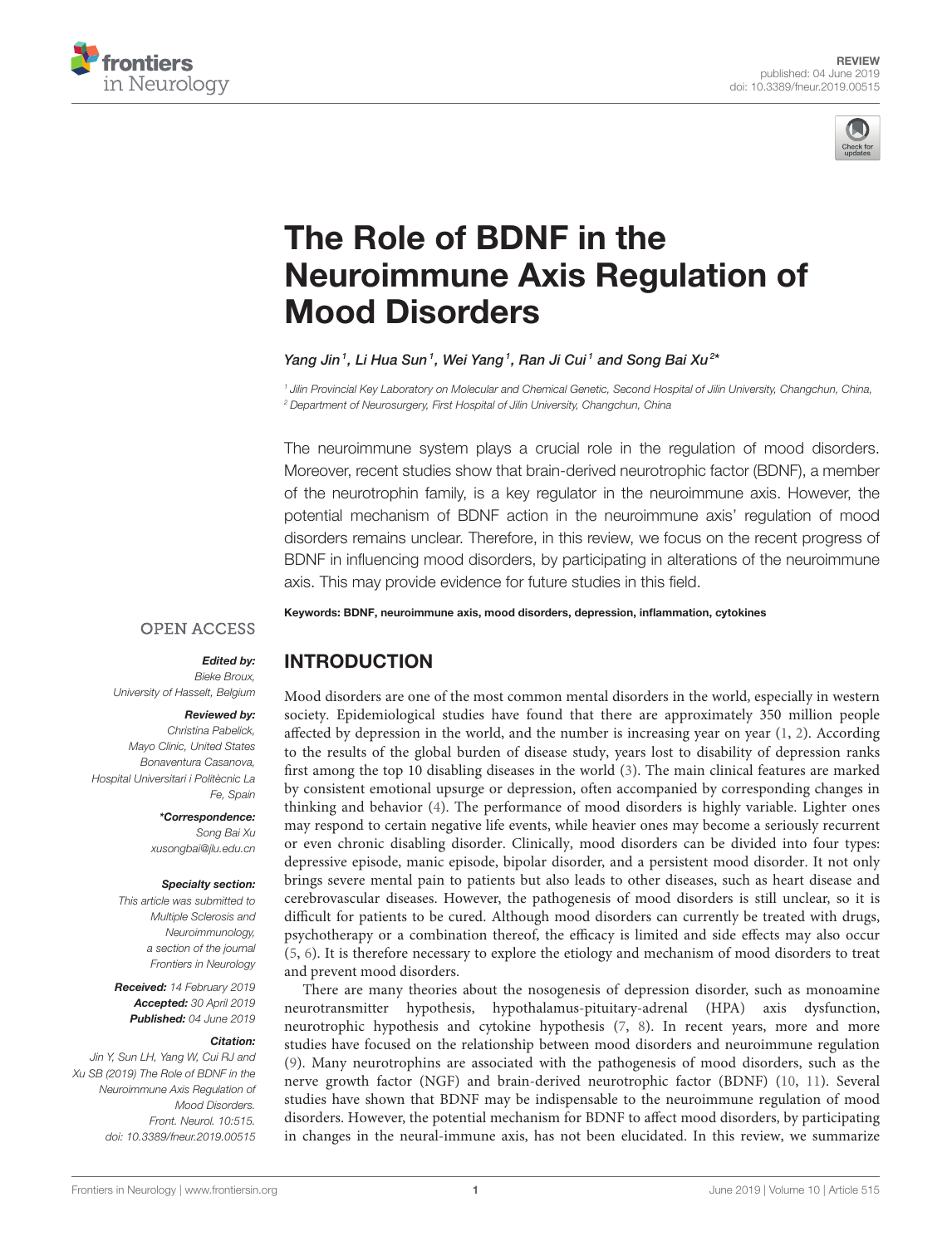the latest progress in the role of BDNF in the neuroimmune axis regulation of mood disorders. It may provide new ideas for the research and treatment of mood disorders in the future.

# BDNF AND MOOD DISORDERS

BDNF, an important member of the neurotrophic factor family, is a protein synthesized in the brain and widely distributed in the central nervous system (CNS), as well as the peripheral nervous system [\(12\)](#page-6-11). It can promote the survival, growth, differentiation, and development of neurons and plays a crucial role in the neural structure and functional plasticity [\(13,](#page-6-12) [14\)](#page-6-13). A large number of human and animal studies have implicated the close links between BDNF and the occurrence and treatment of various diseases, including schizophrenia [\(15\)](#page-6-14), Alzheimer's disease [\(16,](#page-6-15) [17\)](#page-6-16), mood disorders [\(18\)](#page-6-17), and Parkinson's disease [\(19\)](#page-6-18).

#### Studies About BDNF in Depression

The neurotrophic hypothesis suggests that pathological changes in brain areas associated with depression, are closely related to BDNF expression and functional down-regulation [\(20\)](#page-6-19). Animal models of depression suggest the vital function of BDNF in the pathophysiological mechanism of depression. In animal experiments, chronic stress and depression conditions decreased BDNF expression, increased apoptosis and decreased regeneration of neurons in the hippocampus, and also decreased BDNF expression in other parts of the brain [\(21,](#page-6-20) [22\)](#page-6-21). However, whether these speculations apply to humans still remain to be tested in clinical studies. A large number of clinical studies have found that various kinds of stress can reduce the activity of the BDNF pathway in the hippocampus and prefrontal cortex [\(23](#page-6-22)[–25\)](#page-6-23). The postmortem studies of Karege et al. [\(26\)](#page-6-24) reported that the analysis of brain tissue samples from patients with depression after self-killing found that BDNF and TrkB expression in the hippocampus decreased. Moreover, in the hippocampus of patients who have received antidepressant treatment before their death, BDNF and TrkB expression increased [\(26\)](#page-6-24). The vast majority of studies have found abnormally lower serum BDNF levels in patients with depression than that of people without depression [\(25,](#page-6-23) [27,](#page-6-25) [28\)](#page-6-26). Ristevsk-Dimitrovska et al. found that the serum BDNF level of depressed patients was lower than that of the control group [\(29\)](#page-6-27), while significantly higher BDNF levels were found after antidepressant treatment [\(24\)](#page-6-28). A meta-analysis showed that the serum or plasma BDNF increased during treatment in severe mental illness inpatients, but was not restored [\(18\)](#page-6-17). Treatment with an antidepressant, Agomelatine, could increase the hippocampal BDNF level and BDNF positive neurons in CUMS rats [\(30\)](#page-6-29). Kreinin et al. found that the serum BDNF level was positively correlated with depression in women with severe MDD, which further supported the role of BDNF in the pathogenesis and treatment of MDD [\(31\)](#page-6-30). Moreover, increased BDNF levels suggests that BDNF may serve as a marker for a therapeutic response to ECT in MDD patients [\(32\)](#page-6-31). Thus, it has been speculated that BDNF may be a biomarker of depression. But to understand the role of BDNF in depression, it is also necessary to further clarify the regulatory factors affecting BDNF expression, namely the upstream and downstream signaling pathways of BDNF in the nervous system.

# BDNF and Neurotransmitters in Depression

The monoaminergic hypothesis is also one of the most important hypotheses to study in the pathogenesis of depression. It points out that depression may be caused by low levels of monoamine neurotransmitters in the brain [\(33\)](#page-6-32). Meanwhile, the function of BDNF is closely related to the plasticity of 5-HT, choline lipids, DA neurons and the survival of central neurons. For example, BDNF could promote the regeneration of 5-HT neurons in the CNS, so the large consumption of 5-HT in the CNS reduces the BDNF level, which leads to the atrophy and death of nerve cells, affects neural plasticity, and thus aggravates depressive symptoms [\(34\)](#page-6-33). In addition, the regulatory effect of BDNF on the 5-HT<sub>2A</sub> receptor level is also an important mechanism of BDNF's role in affective disorder [\(35\)](#page-6-34). A study suggested that BDNF was implicated in the neuroprotective effects of the selective 5-HT1A receptor agonist, 8-OH-DPAT, against CA1 neurons apoptotic death after transient global cerebral ischemia [\(36\)](#page-6-35). BDNF also plays an essential role in the mesolimbic DA pathway. Studies have shown that the blockade of BDNF activity in the ventral tegmental area-nucleus accumbens pathway exerts an antidepressant-like activity in rodent models of stress [\(37–](#page-6-36)[39\)](#page-7-0). BDNF controls the expression of the D3 receptor in part of the brain, and induction of BDNF by antidepressant treatments is associated with its behavioral activity [\(40\)](#page-7-1).

#### Signaling Pathway of BDNF in Depression

Tyrosine receptor kinase B (TrkB), a member of the tyrosine kinase family, can specifically bind to BDNF with a high affinity [\(41\)](#page-7-2). Comprehensive research has indicated that BDNF is involved in the regulation of CNS, mainly by binding to TrkB (**[Figure 1](#page-2-0)**). BDNF activates intracellular tyrosine kinase activity by binding to TrkB, causing the autophosphorylation of TrkB, thereby activating the mitogenactivated protein kinase (MAPK) pathway, the phospholipase C-gamma (PLC-γ) pathway, the phosphatidylinositol 3-kinase (PI3K) pathway, and other signaling pathways [\(42\)](#page-7-3). Finally, CREB is activated at the Ser133 site of the cAMP response element binding protein (CREB). CREB promotes the survival of nerve cells and increases synaptic plasticity and neurogenesis by boosting the expression of the BDNF and BCL-2 genes [\(43\)](#page-7-4). BDNF-TrkB not only affects the survival, development, and functions of neurons but also promotes the formation of the dendritic spine, provides a structural basis for synapse formation and improves the transmission efficiency of synapses. BDNF/TrkB signaling has a major impact on the production of antidepressant effects [\(44\)](#page-7-5). Knock-out of the BDNF gene or the reduction of the levels of BDNF in the forebrain blocks the behavioral effects of antidepressants [\(45\)](#page-7-6). In recent years, more and more studies have found that antidepressants might play an anti-depressant role by up-regulating brain BDNF levels or activating TrkB receptors. Song et al. found that silibinin mitigated the depression-like symptoms of Aβ1- 42-treated rats by decreasing the BDNF/TrkB expression, suggesting the role of the BDNF/TrkB signaling pathway in the activity of antidepressants [\(46\)](#page-7-7). Likewise, sesquiterpenoids from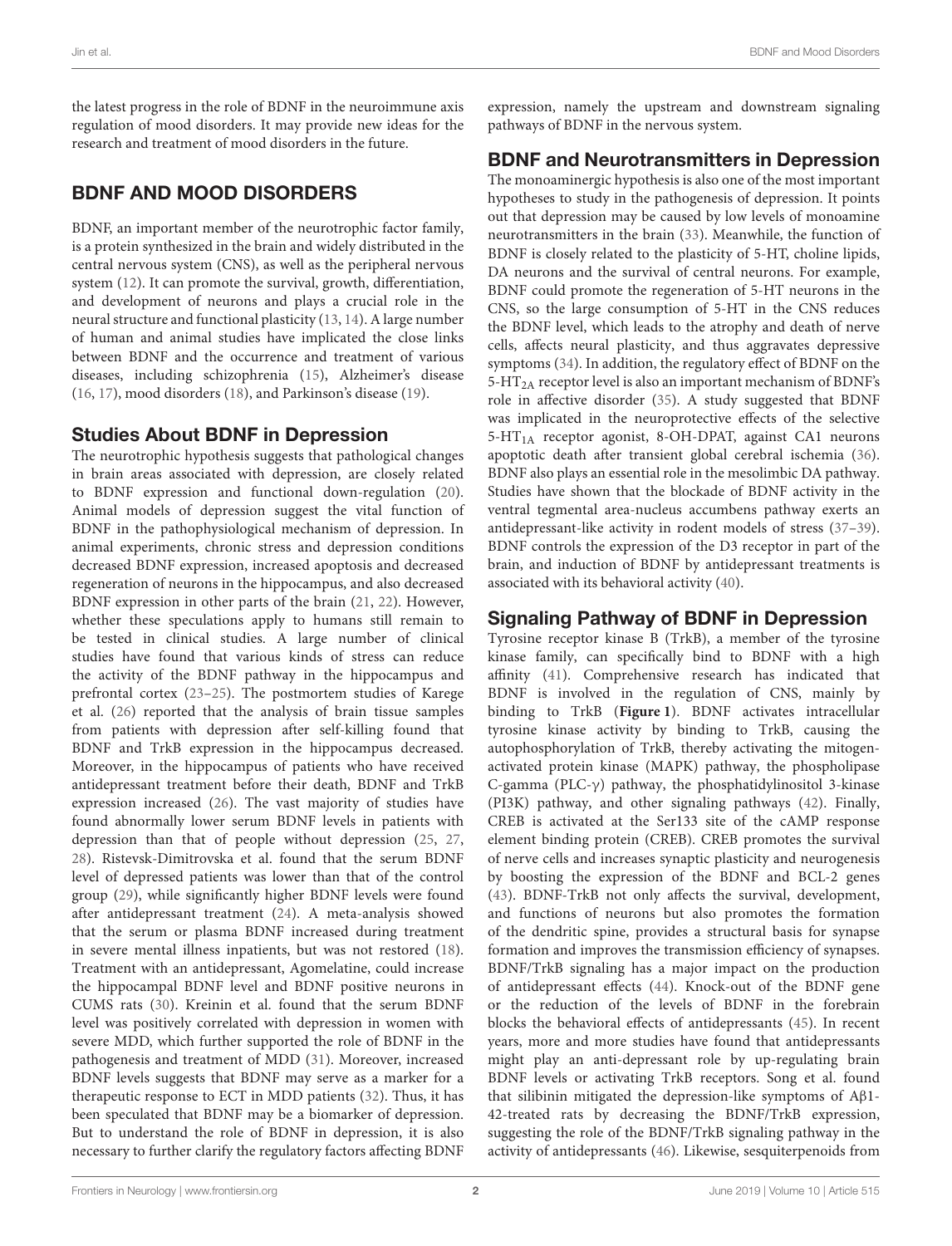

<span id="page-2-0"></span>ginseng root treatment, ameliorate depression-like behaviors induced by LPS by upregulating the BDNF/TrkB Pathway [\(47\)](#page-7-8). The BDNF-TrkB pathway in the nucleus accumbens of α7 nACHR knockout mice was demonstrated to be up-regulated, which was considered to be involved in their depressionlike behavior [\(48\)](#page-7-9). The antidepressant role of fisetin was confirmed by Wang et al. which was achieved by activating TrkB rather than regulating its overall level [\(49\)](#page-7-10). All of these studies suggest that BDNF and the mediated TrkB signaling pathway may provide new approaches for the treatment of depression.

The N-methyl-D-aspartic acid receptor (NMDA receptor) is associated with depression. NMDA receptor antagonism has a significant antidepressant effect. On the one hand, it exerts its antidepressant effect by inhibiting NMDA receptors, which not only promote the establishment of new synaptic connections but also restore the synaptic connections caused by stress damage. On the other hand, antagonizing the NMDA receptor also activates the AMPA receptor, which provides a fast antidepressant effect through its signaling pathway. This provides a new method in the treatment of traditional depression [\(50\)](#page-7-11). BDNF may play a role through the NMDA receptor. BDNF enhances the AMPA-dependent synaptic signaling in the hippocampus through downstream pathways mediated by NMDA receptors [\(51\)](#page-7-12). Wang et al. enhanced the BDNF/TrkB signaling pathway by means of transcranial magnetic stimulation (TMS). At the same time, the activity of the NMDA receptor in the cerebral cortex was strongly correlated with the degree of TrkB activation [\(52\)](#page-7-13). In cultured hippocampal neurons and rat neocortical cells, the activation of TrkB or chronic administration of BDNF can enhance the expression of the NMDA receptor NR1 and NR2A/2B through transcriptional activation. BDNF can also promote the release of glutamate through the presynaptic receptor signal transduction pathway, and enhance the AMPA receptor and NMDA through the postsynaptic receptor pathway and then participate in and promote the formation of LTP [\(53\)](#page-7-14). Duncan et al. through a study of 30 depressive patients treated with ketamine, found that the antidepressant effect of ketamine might be due to the enhancement of inter-synaptic communication by BDNF [\(54\)](#page-7-15).

## Effects of Antidepressants on BDNF

In recent years, the major clinical antidepressants are monoamine oxidase inhibitors, tricyclic inhibitors, and tetracyclic inhibitors [\(55,](#page-7-16) [56\)](#page-7-17). Some clinical studies suggest that antidepressant therapy for a period of time could reverse the decrease of peripheral BDNF levels of depressed patients. Serum BDNF levels of depressed patients taking SSRIs were markedly higher than that of the control group and depressed patients not taking SSRIs [\(57\)](#page-7-18). Treatment with venlafaxine or paroxetine also increased BDNF in patients with depression [\(58\)](#page-7-19). However, whether all antidepressants affect BDNF levels, remains controversial. A meta-analysis showed that the level of peripheral BDNF increased during antidepressant treatment of SSRIs and SNRIs, among which sertraline could improve the BDNF level after short-term treatment [\(59\)](#page-7-20). Treatment with fluoxetine (SSRI) was found to alter BDNF levels in patients with depression, whereas venlafaxine did not [\(60\)](#page-7-21). Freire et al. found that neither the combined group, nor the pharmacological group resulted in the increase of the serum BDNF level in patients with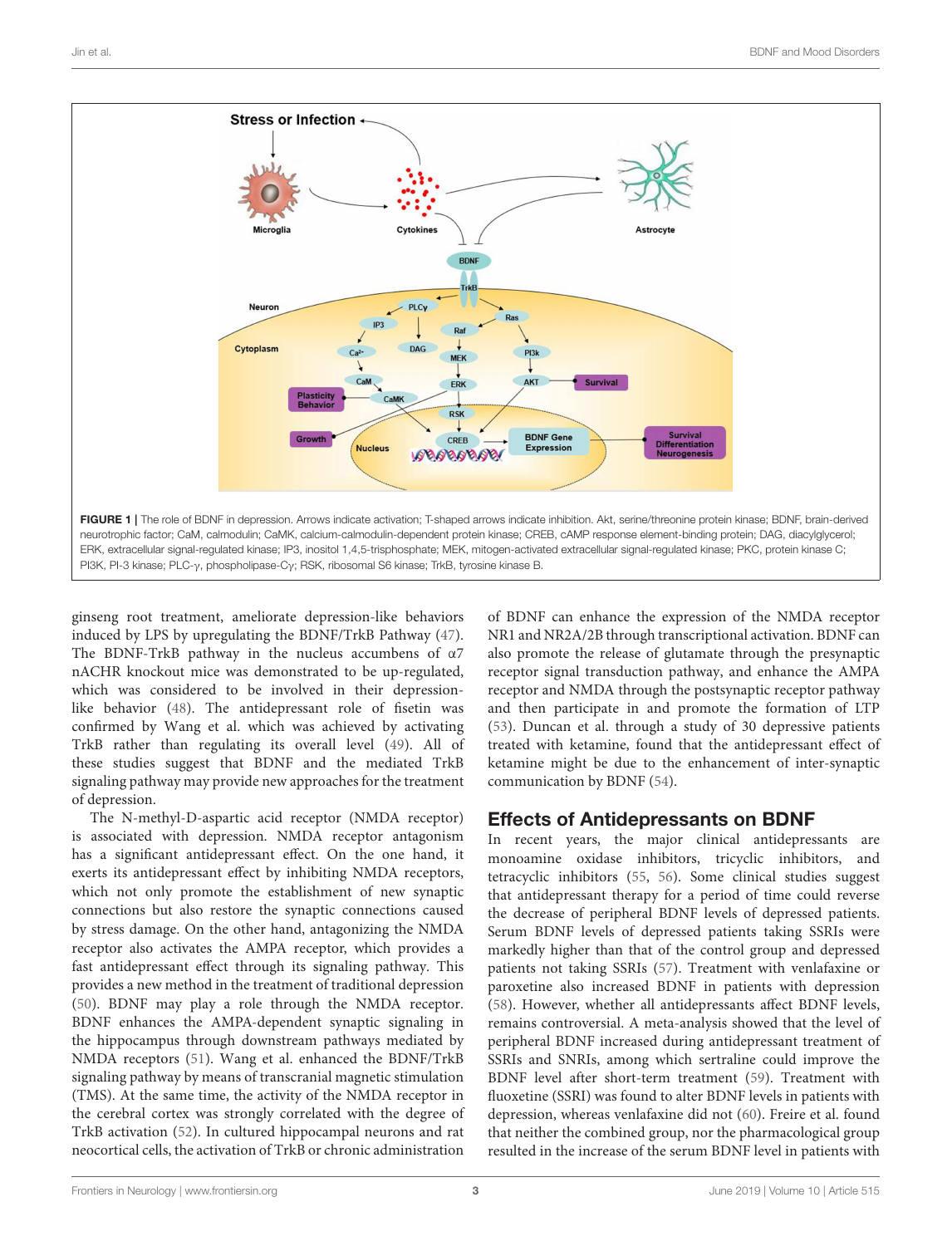depression, although both significantly improved the depressive symptoms of patients [\(61\)](#page-7-22). These studies indicate that different antidepressants may have different effects on the peripheral BDNF during treatment.

## NEURO-IMMUNE AXIS AND MOOD DISORDERS

#### Neuro-Immune Axis

Nowadays, plenty of research has been conducted on the interaction between the central nervous system and immune system. It is neurogenic inflammation that determines whether the immune response is caused by a local threat, through the connection of nerve fibers to immune cells. In recent research, a CNS with complicated innate immune responses is demonstrated to have high immunocompetence [\(62\)](#page-7-23). Microglia, resident immune cells within the brain parenchyma, can secrete some soluble factors, such as chemokines, cytokines, and neurotrophic factor, to adjust the CNS immune response and tissue repair [\(63\)](#page-7-24). In addition, astrocytes also play an essential role in central immunity. They respond to an inflammatory environment not only in an immunological way by changing their cell phenotype, but also modulate the immune response of lymphocyte in the brain by releasing associated protein molecules, like chemokines and cytokines [\(64\)](#page-7-25).

Some immune cells, such as non-specific leucocytes and lymphocytes, produce neurotransmitters and neuropeptides. Opioids may serve as an example. It is suggested that opioids are secreted in inflammatory tissues and act to alleviate clinical pain under stress by activating peripheral opioid receptors [\(65\)](#page-7-26). There are also some neurotrophins produced by activated lymphocytes, such as BNDF and NGF [\(66,](#page-7-27) [67\)](#page-7-28). In turn, non-specific leucocytes and lymphocytes can also express classic neuronal receptors. For example, the activated non-neuron A7 nicotinic cholinergic receptor has anti-inflammatory and immunomodulatory effects on multiple cell types, T cells, B cells, dendritic cells, and mononuclear phagocytes included [\(68\)](#page-7-29).

Cytokines, chemokines and their receptors were reported to express on the central and peripheral nervous systems. For instance, IFN-α not only affected CNS directly but also had an indirect action through inflammatory cytokines of the central and peripheral nervous systems [\(69\)](#page-7-30). Previous studies found that interleukin and chemokine receptors, which participated in neuronal inflammation and CNS diseases, were expressed by neurons [\(70\)](#page-7-31). Cytokines like interleukin-1β (IL-1β), interleukin-6 (IL-6) and tumor necrosis factor-α (TNF-α) could influence the behavior, by directly functioning in the nervous system. Cytokines are conducive to the growth and function of the brain and regulate neural activity and neurotransmitter systems, which result in behavioral changes. Chronic exposure to high levels of inflammatory cytokines and constant alterations of central neurotransmitters may contribute to psychiatric disorders like schizophrenia and mood disorders [\(71,](#page-7-32) [72\)](#page-7-33). Cytokines induce behavioral effects by activating inflammatory signaling pathways in the brain, leading to the reduction of growth factors such as BDNF for instance [\(72\)](#page-7-33).

#### Cytokines and Depression

In recent years, studies have found that immune dysfunction was closely related to depression, and pro-inflammatory cytokines produced by innate immune activation were especially closely related to the occurrence and development of depression. Therefore, the hypothesis of cytokine is gradually proposed. The cytokine hypothesis suggests that depression is an inflammatory disease caused by neuroimmune regulation disorders, emphasizing that the body's immune system plays an important role in depression. Cytokines are intercellular information transfer molecules, which mainly have immunomodulatory and multiple effector functions. Different cytokines play different roles in inflammation. Some have proinflammatory effects, while others have anti-inflammatory effects. For instance, IL-1β, IL-6, and tumor necrosis factor α (TNF-α) are relatively advanced proinflammatory cytokines, while IL-4 and IL-10 is the main area of research in anti-inflammatory cytokines. Clinical studies have shown that patients with depression were often associated with varying degrees of inflammatory activation or increased inflammatory molecules, suggesting that the occurrence of depression might be closely related to cytokines [\(73,](#page-7-34) [74\)](#page-7-35).

#### Studies About Cytokines in Depression

This hypothesis has been supported by a large number of clinical cases in recent years: patients with autoimmune diseases and chronic viral infections often showed depressive symptoms [\(75,](#page-7-36) [76\)](#page-8-0). Autopsy studies have found that cytokines were significantly increased, as well as the synthesis of carbon monoxide synthase in macrophages, microglia, and astrocyte [\(77\)](#page-8-1). A number of studies have indicated that various cytokines, such as IL-1β, IL-2, IL-6, TNF-α, and IFN-γ in serum or plasma of patients with depression were significantly increased [\(78\)](#page-8-2). The results of the meta-analysis showed that the levels of inflammatory factors in patients with depression, including IL-1, IL-6, and TNF-α, were significantly higher than those of healthy people and in positive relevance to the serious extent of depressive symptoms [\(79–](#page-8-3)[81\)](#page-8-4), and antidepressants could lower these cytokines in people with depression [\(82\)](#page-8-5). According to the study of the cytokine overview, Zou et al. found that the expression of IL-1, IL-10 and TNF in MDD patients increased significantly, while the expression of IL-8 decreased significantly. Such aberrant changes in the levels of inflammatory cytokines demonstrated that it is depression that activates the inflammatory process [\(83\)](#page-8-6). Animal studies have also shown that the levels of IL-1β, IL-6, and TNF-α in the brain increased significantly after lipopolysaccharide treatment, as well as depressive behaviors, such as sleep disorders, loss of pleasure, and insufficiency of power [\(84\)](#page-8-7). Depressive behaviors of animals were blocked after injecting IL-1 receptor antagonist IL-1rA into animals before stress [\(85\)](#page-8-8). The results suggested that inflammatory pathways might be involved in the development of depression.

#### Actions of Cytokines in Depression

People realize that there is a two-way effect between immunity and nerves. Both physiological and psychological stress can activate the immune system and make the cytokines secreted, and then influence the central nervous system, such as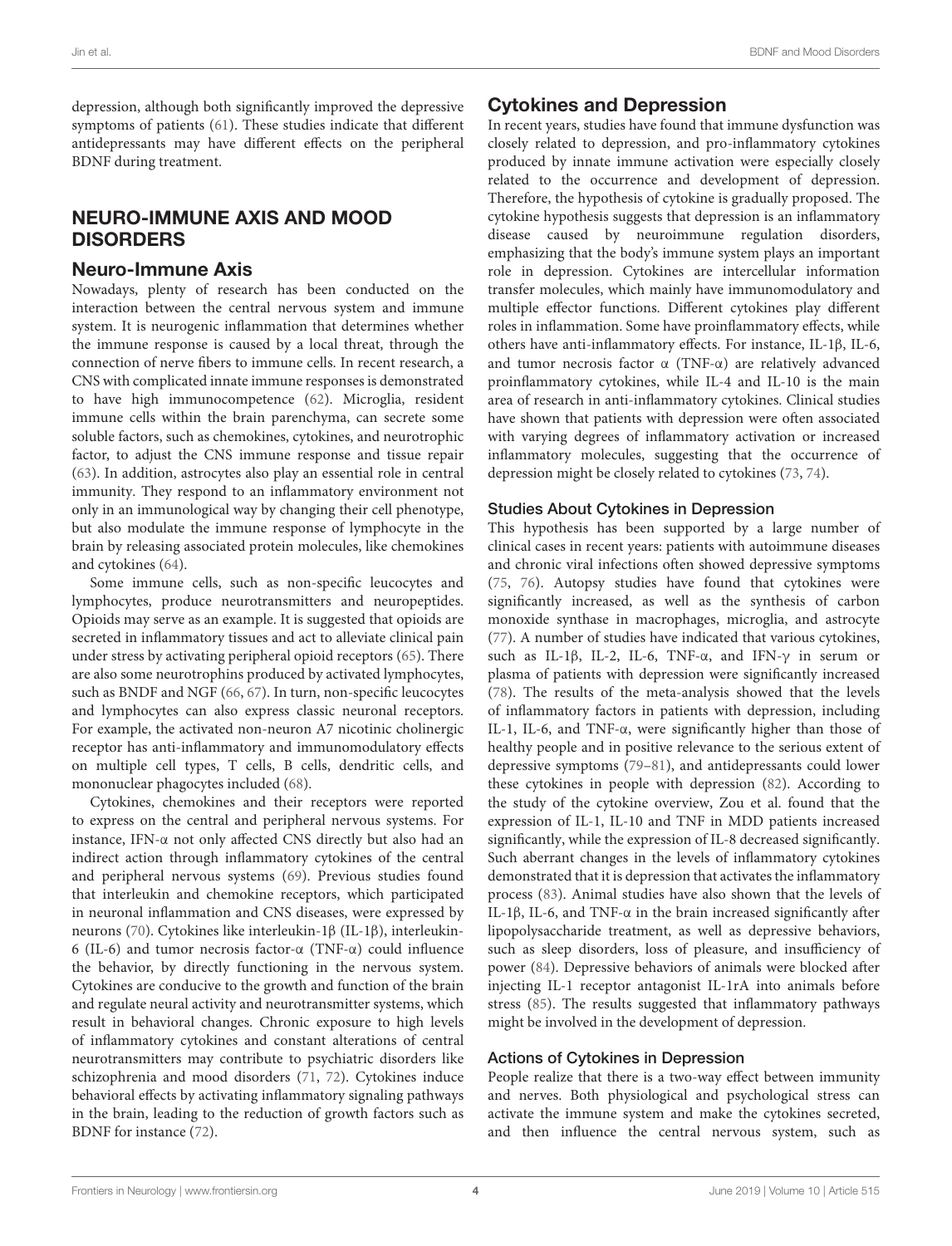neurogenesis, neurotransmitter level, neuroendocrine function, neuroplasticity, and behavior related neural pathways [\(86–](#page-8-9)[88\)](#page-8-10). It leads to changes in the neurochemistry and endocrinology associated with depression and influences the development of depression. Cytokines can promote oxidative stress and damage glial cells in emotionally related brain regions, such as the prefrontal cortex and amygdala [\(89\)](#page-8-11). In addition, dysfunctions of glutamate-induced by cytokine can reduce the generation of neurotrophic factors [\(88\)](#page-8-10). Under stress, the increase of proinflammatory cytokines in the human body activates the indolamine 2,3- dioxygenase (IDO), an enzyme that can directly act on the metabolism of tryptophan (TRP). IDO can increase the level of kynurenine produced by TRP metabolism, thereby reducing the level of 5-HT and promoting the occurrence of depression [\(90\)](#page-8-12). Cytokines are also momentous to the dysfunction of the HPA axis. They induce the hyperactivity of the HPA axis to increase the glucocorticoid for a long time, and the abnormal glucocorticoid signal can affect the production, maintenance, and development of depressive behaviors [\(91\)](#page-8-13). At the same time, these cytokines and excess glucocorticoids also inhibit nerve regeneration in the brain. Cytokine signaling pathways, for example NF-kB, can disrupt the function and expression of glucocorticoid receptors, leading to an unrestricted inflammatory response, further exacerbating depressive symptoms [\(92\)](#page-8-14). Additionally, cytokines can also contribute to depression by influencing neural plasticity. Ben et al. confirmed that IL-1 could inhibit neuronal regeneration, and inflammatory cytokines—IL-6, as an example, could disrupt neuronal function [\(93\)](#page-8-15). Currently, though the causal relationship between cytokines and depression is still considered controversial, it is undeniable that the negative regulation of neuroplasticity in the brain has a significant impact on the developmental progress of depression. Furthermore, the study also shows that abnormally changed levels of cytokines are associated with an increased risk of delirium and suicide [\(94–](#page-8-16)[96\)](#page-8-17).

#### Immune Regulation and Antidepressant Effects

Some anti-inflammatory drugs have antidepressant effects or enhance antidepressant effects. Studies have shown that the anti-inflammatory drug COX-2 inhibitors could directly or indirectly affect the 5-HT system through the CNS and play an antidepressant effect. Giving rats a dose of rofecoxib can increase the level of 5-HT in the prefrontal and parietal cortex [\(97\)](#page-8-18). Celecoxib in depressed rats was found to decrease cytokine levels and improve behavior in the hypothalamus [\(98\)](#page-8-19). Through the drug combinations of celecoxib with antidepressants, such as reboxetine, fluoxetine, and sertraline, it was found that the combined group was better than an antidepressant alone in patients with depression [\(99](#page-8-20)[–101\)](#page-8-21). Etanercept, a kind of tumor necrosis factor (TNF- α) antagonist, also has a strong antidepressant effect, which can improve depression symptoms and patient fatigue [\(102\)](#page-8-22). Many other clinical cases show that antidepressants can reduce proinflammatory cytokines and other inflammatory markers in patients [\(103\)](#page-8-23). Tricyclic antidepressants, SSRI, SNRI, and other antidepressants have been shown to increase anti-inflammatory immunomodulatory cytokine levels by inhibiting inflammatory cytokines and th1-like cytokines (such as IFN-γ). Réus et al. revealed that imipramine, an antidepressant, could reduce the levels of TNF-α and IL-1β in cerebrospinal fluid of maternally deprived adult rats [\(104\)](#page-8-24). Studies have shown that some non-pharmacological treatments can also improve depressive symptoms by regulating immune inflammatory pathways. Kim et al. believe that acupuncture can reduce the levels of peripheral and central proinflammatory factors (IL-1, IL-6, TNF- $\alpha$ ) and proinflammatory neuropeptides, and the results are better in the treatment of depression [\(105\)](#page-8-25). In addition, exercise can play a synergistic role by inhibiting the immune and inflammatory pathways [\(106\)](#page-8-26).

## BDNF, NEUROIMMUNE AXIS, AND MOOD **DISORDERS**

BDNF is a relatively mature neurotrophic factor, which can promote the proliferation of neurons and glial cells in the inflammation of the nervous system through various molecular mechanisms [\(107,](#page-8-27) [108\)](#page-8-28). Glial cells are innate immune cells in the center. They not only synthesize and release multiple inflammatory mediators but also express many inflammatory mediator receptors on the cell surface. Microglia, the first line of defense for the central immune response, exerts essential influence on the inflammatory response in the brain [\(109\)](#page-8-29). Although there is no direct evidence that microglia are correlated with the nosogenesis of depression, many studies have examined if there is a significant increase in the amount of microglia in the brain in patients with suicidal depression. A previous study observed microgliosis in the dorsolateral prefrontal cortex, anterior cingulate cortex, mediodorsal thalamus, and hippocampus of suicidal patients [\(110\)](#page-8-30). Torres-Platas et al. also observed a relative increase of primed microglia in depressed suicides [\(77\)](#page-8-1). Microglia can regulate the release of BDNF. Microglia may take effect on pathogenesis by reducing BDNF expression as well as its high-affinity receptor TrkB. Studies demonstrated that microglia was of extensive and diverse importance for the formation of appropriate synaptic connections during development and maturation, which were frequently mediated by BDNF [\(111\)](#page-9-0). In addition, high levels of IL-6, IL-1β, and BDNF in LPS-stimulated normal human astrocytes (NHAs) was observed, using an LPS-induced in vitro injury model of astroglial cultures. Vice versa, BDNF can promote the growth of astrocytes and regulate the viability and proliferation of LPS-induced NHA through the PI3K/AKT pathway [\(112,](#page-9-1) [113\)](#page-9-2).

Reports repeatedly demonstrated that inflammatory cytokines affect neuronal development as well as apoptosis [\(114,](#page-9-3) [115\)](#page-9-4). As a matter of fact, stress and its associated activation of inflammatory cytokines might have a negative effect on neurogenesis and neuroplasticity [\(84,](#page-8-7) [116,](#page-9-5) [117\)](#page-9-6). Considerable research efforts have been devoted to the effect of inflammation on the BDNF expression in the brain. The significant reduction in BDNF was caused by the administration of pro-inflammatory cytokines or lipopolysaccharide (LPS), an inducer for cytokines, serve as an example. LPS injections could significantly reduce mature BDNF levels in the hippocampus and cerebral cortex [\(118\)](#page-9-7), as well as IFN-α administration, which decreased systemic BDNF levels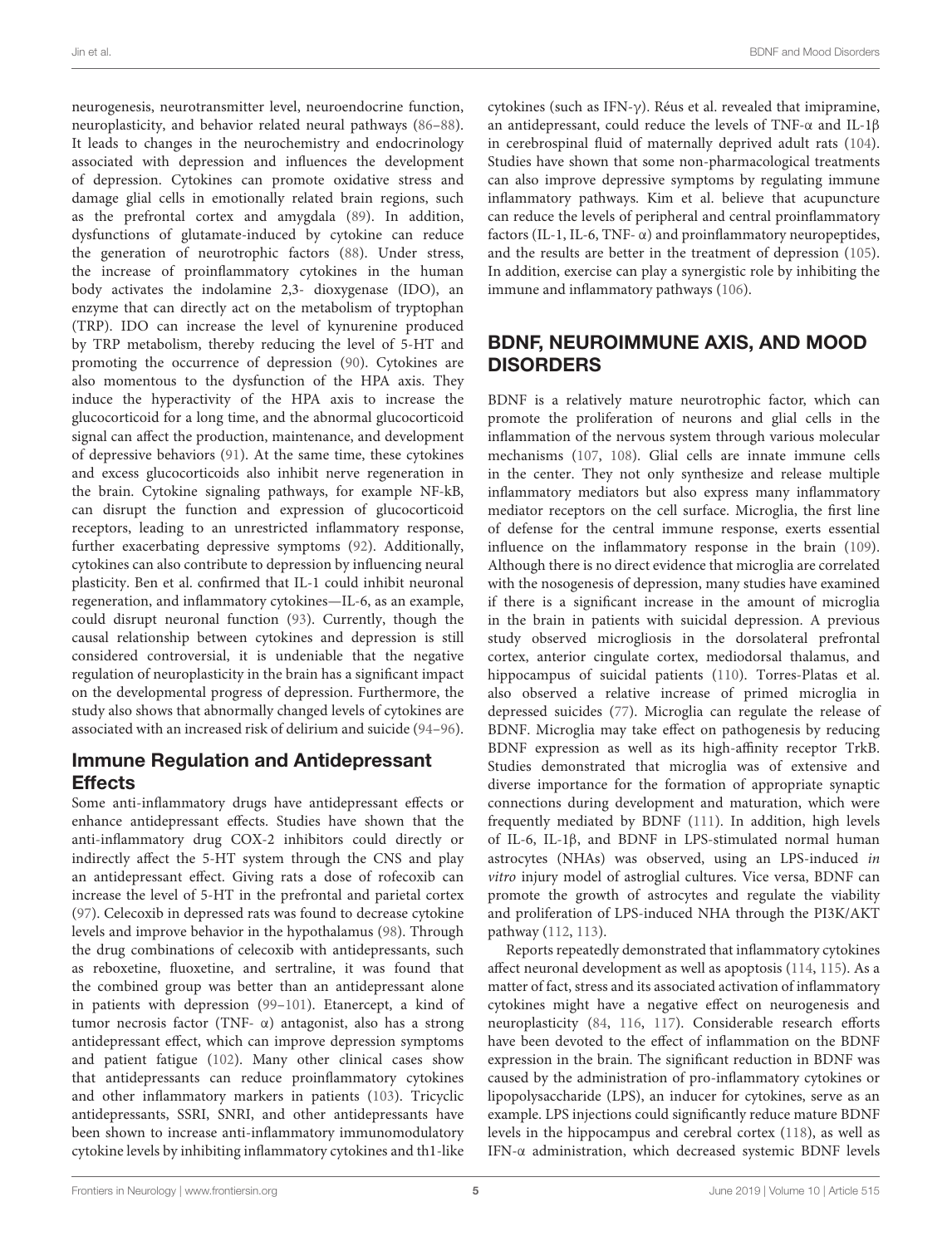

<span id="page-5-0"></span>[\(119\)](#page-9-8). Furthermore, other neurotrophic factors also decreased to varying degrees: NGF and neurotrophic factor−3 (NT-3), for instance [\(120\)](#page-9-9).

It was demonstrated in a number of research studies that inflammation inhibits BDNF/TrkB expression. Inflammatory cytokines influence the phosphorylation of the BDNF receptor (TrkB), thereby further interfering with BDNF signaling [\(121\)](#page-9-10). Gibney et al. found that poly-I:C administration upregulated the expression of the inflammatory cytokines, which caused the occurrence of an inflammatory reaction. At the same time, BDNF and TrkB expression in the hippocampus and cortex were downregulated, which might lead to behavioral defects of depression and anxiety [\(122\)](#page-9-11). In addition, it is under integrated BDNF signaling that antidepressants are able to reverse LPS-induced apoptosis, which agrees well with the abovementioned studies.

The anti-inflammatory mechanism of antidepressive agents has not been elucidated yet. Imipramine has been shown to suppress proinflammatory cytokines in rat neural stem cells, stimulating the expression of BDNF [\(123\)](#page-9-12). Studies have shown that the production of inflammatory cytokines was regulated by complex signaling pathways, especially the nuclear factor-κb (NF-κB) inflammatory response signal pathway (BDNF-TrkB-MEK-ERK-NF-κB pathway) whose activation plays a central regulatory role in the inflammatory response. Investigation of the effect and potential mechanism of salidroside on depression showed that salidroside could down-regulate the expression of BDNF, TrkB, and the NF-κB protein [\(124\)](#page-9-13). Ge et al. thought that the antidepressant effect of resveratrol is mainly to reduce the expression of inflammatory cytokines and improve NFκB activation [\(125\)](#page-9-14). Chrysophanol could inhibit the NF-κB signaling pathway [\(126\)](#page-9-15), and the high dose of fisetin could regulate the expression of NF-κB in the hippocampus to antagonize the expression of iNOS mRNA [\(127\)](#page-9-16). Similarly, the antidepressant effect of aesculetin may be achieved by inhibiting the NF-κB pathway as well as activating BDNF/TrkB signaling [\(128\)](#page-9-17). Furthermore, as an inflammatory intracellular signaling molecule, p38 mitogen-activated protein kinase is now a target for clinical studies of chronic inflammatory diseases due to the potential antidepressant effects of its inhibitors [\(129\)](#page-9-18). All these studies provide a basis for the development of new clinical antidepressants and the continued development of antidepressant treatments.

# **CONCLUSION**

Based on many clinical and basic research studies, a variety of theories were proposed to expound the nosogenesis of mood disorders, especially depression. In this review, the neuroimmune axis has been related to mood disorders (**[Figure 2](#page-5-0)**). BDNF is thought to be involved in the neuroimmune axis regulation. On the one hand, the expression of BDNF is affected by immune cells and the immune factors they secrete. On the other hand, the immunomodulatory process also requires the regulation of BDNF-mediated signaling pathways. Unfortunately, the specific mechanism of how BDNF participates in the regulation of the neuroimmune axis in mood disorders is still unclear and it is therefore necessary to conduct more in-depth research. The treatment of mood disorders in the past often only focus on a certain aspect of research. The characteristics of the varied symptoms of depression determine that these treatments are not effective. Exploring a treatment strategy for depression based on neuroimmune axis regulation may be more helpful to further guide the development of anti-mood disorders drugs.

# AUTHOR CONTRIBUTIONS

YJ and RJC contributed conception and design of the review. WY organized the documents. YJ wrote the first draft of the manuscript. SBX and LHS wrote sections of the manuscript. All authors contributed to manuscript revision, read and approved the submitted version.

## FUNDING

This work was supported by grants from Jilin Science and Technology Agency funding (20180519003JH) and the National Key Research and Development Program of China (2018YFC1311603).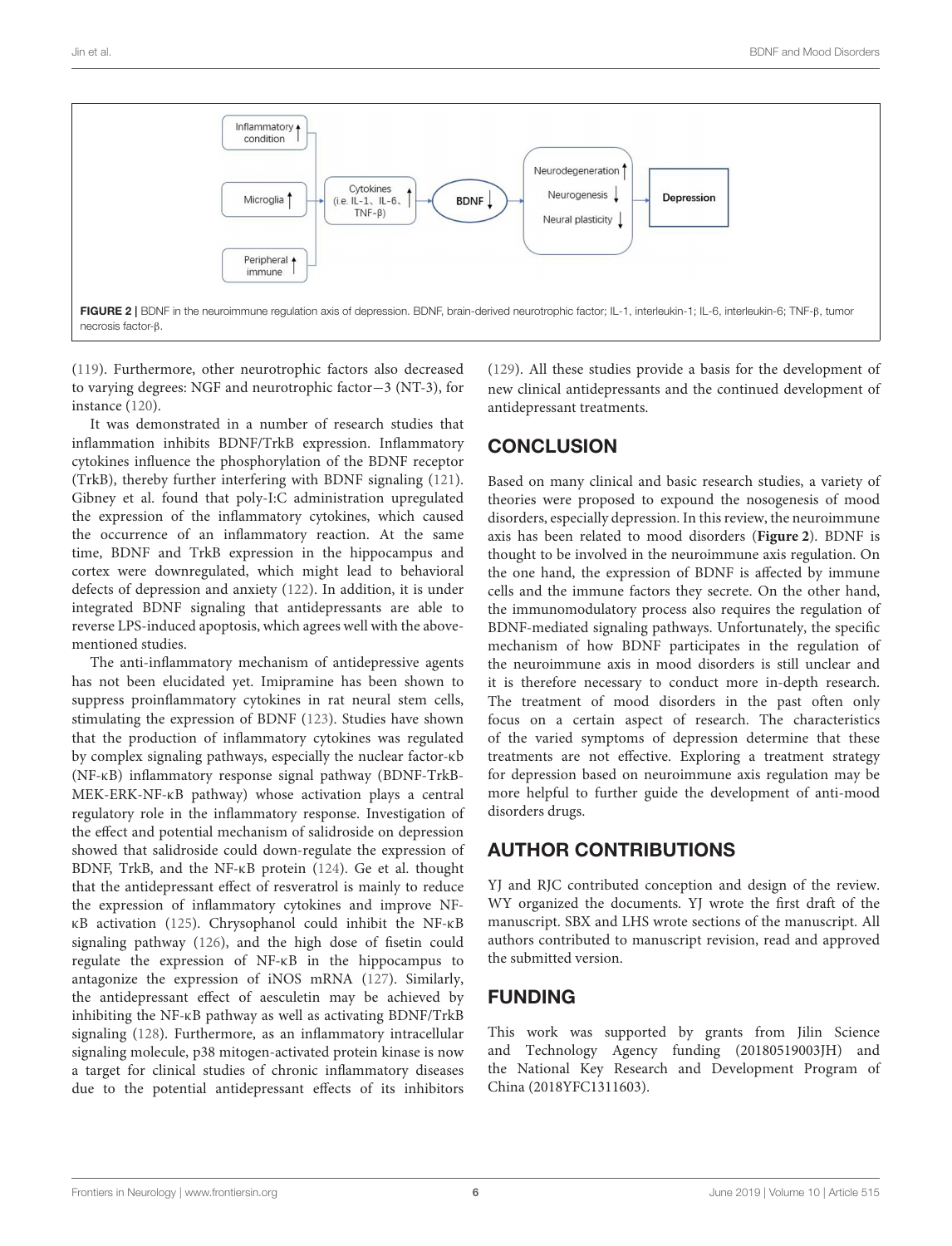#### **REFERENCES**

- <span id="page-6-0"></span>1. Zhao X, Sun L, Sun YH, Ren C, Chen J, Wu ZQ, et al. Association of HTR2A T102C and A-1438G polymorphisms with susceptibility to major depressive disorder: a meta-analysis. Neurol Sci. (2014) 35:1857–66. doi: [10.1007/s10072-014-1970-7](https://doi.org/10.1007/s10072-014-1970-7)
- <span id="page-6-1"></span>2. Duman RS, Aghajanian GK, Sanacora G, Krystal JH. Synaptic plasticity and depression: new insights from stress and rapid-acting antidepressants. Nat Med. (2016) 22:238–49. doi: [10.1038/nm.4050](https://doi.org/10.1038/nm.4050)
- <span id="page-6-2"></span>3. Smith K. Mental health: a world of depression. Nature. (2014) 515:181. doi: [10.1038/515180a](https://doi.org/10.1038/515180a)
- <span id="page-6-3"></span>4. Cui R. Editorial: a systematic review of depression. Curr Neuropharmacol. (2015) 13:480. doi: [10.2174/1570159X1304150831123535](https://doi.org/10.2174/1570159X1304150831123535)
- <span id="page-6-4"></span>5. Segal ZV, Dinh-Williams LA. Mindfulness-based cognitive therapy for relapse prophylaxis in mood disorders. World Psychiatry. (2016) 15:289–91. doi: [10.1002/wps.20352](https://doi.org/10.1002/wps.20352)
- <span id="page-6-5"></span>6. Rodrigues MF, Nardi AE, Levitan M. Mindfulness in mood and anxiety disorders: a review of the literature. Trends Psychiatry Psychother. (2017) 39:207–15. doi: [10.1590/2237-6089-2016-0051](https://doi.org/10.1590/2237-6089-2016-0051)
- <span id="page-6-6"></span>7. Ogłodek E, Szota A, Just M, Moś D, Araszkiewicz A. The role of the neuroendocrine and immune systems in the pathogenesis of depression. Pharmacol Rep. (2014) 66:776–81. doi: [10.1016/j.pharep.2014.04.009](https://doi.org/10.1016/j.pharep.2014.04.009)
- <span id="page-6-7"></span>8. Gardner A, Boles RG. Beyond the serotonin hypothesis: mitochondria, inflammation and neurodegeneration in major depression and affective spectrum disorders. Prog Neuropsychopharmacol Biol Psychiatry. (2011) 35:730–43. doi: [10.1016/j.pnpbp.2010.07.030](https://doi.org/10.1016/j.pnpbp.2010.07.030)
- <span id="page-6-8"></span>9. Hodes GE, Kana V, Menard C, Merad M, Russo SJ. Neuroimmune mechanisms of depression. Nat Neurosci. (2015) 18:1386–93. doi: [10.1038/nn.4113](https://doi.org/10.1038/nn.4113)
- <span id="page-6-9"></span>10. Castrén E, Kojima M. Brain-derived neurotrophic factor in mood disorders and antidepressant treatments. Neurobiol Dis. (2017) 97:119–26. doi: [10.1016/j.nbd.2016.07.010](https://doi.org/10.1016/j.nbd.2016.07.010)
- <span id="page-6-10"></span>11. Wiener CD, de Mello Ferreira S, Pedrotti Moreira F, Bittencourt G, de Oliveira JF, Lopez Molina M, et al. Serum levels of nerve growth factor (NGF) in patients with major depression disorder and suicide risk. J Affect Disord. (2015) 184:245–8. doi: [10.1016/j.jad.2015.05.067](https://doi.org/10.1016/j.jad.2015.05.067)
- <span id="page-6-11"></span>12. Martinowich K, Lu B. Interaction between BDNF and serotonin: role in mood disorders. Neuropsychopharmacology. (2008) 33:73–83. doi: [10.1038/sj.npp.1301571](https://doi.org/10.1038/sj.npp.1301571)
- <span id="page-6-12"></span>13. Nemcsik J, László A, Lénárt L, Eörsi D, Torzsa P, Korösi B, et al. Hyperthymic affective temperament and hypertension are independent determinants of serum brain-derived neurotrophic factor level. Ann Gen Psychiatry. (2016) 15:17. doi: [10.1186/s12991-016-0104-4](https://doi.org/10.1186/s12991-016-0104-4)
- <span id="page-6-13"></span>14. Kowianski P, Lietzau G, Czuba E, Waśkow M, Steliga A, Moryś J. BDNF: a key factor with multipotent impact on brain signaling and synaptic plasticity. Cell Mol Neurobiol. (2018) 38:579–93. doi: [10.1007/s10571-017-0510-4](https://doi.org/10.1007/s10571-017-0510-4)
- <span id="page-6-14"></span>15. Islam F, Mulsant BH, Voineskos AN, Rajji TK. Brain-derived neurotrophic factor expression in individuals with schizophrenia and healthy aging: testing the accelerated aging hypothesis of schizophrenia. Curr Psychiatry Rep. (2017) 19:36. doi: [10.1007/s11920-017-0794-6](https://doi.org/10.1007/s11920-017-0794-6)
- <span id="page-6-15"></span>16. Nagata T, Kobayashi N, Shinagawa S, Yamada H, Kondo K, Nakayama K. Plasma BDNF levels are correlated with aggressiveness in patients with amnestic mild cognitive impairment or Alzheimer disease. J Neural Transm. (2014) 121:433–41. doi: [10.1007/s00702-013-1121-y](https://doi.org/10.1007/s00702-013-1121-y)
- <span id="page-6-16"></span>17. Song JH, Yu JT, Tan L. Brain-derived neurotrophic factor in Alzheimer's disease: risk, mechanisms, and therapy. Mol Neurobiol. (2015) 52:1477–93. doi: [10.1007/s12035-014-8958-4](https://doi.org/10.1007/s12035-014-8958-4)
- <span id="page-6-17"></span>18. Nuernberg GL, Aguiar B, Bristot G, Fleck MP, Rocha NS. Brain-derived neurotrophic factor increase during treatment in severe mental illness inpatients. Transl Psychiatry. (2016) 6:e985. doi: [10.1038/tp.2016.227](https://doi.org/10.1038/tp.2016.227)
- <span id="page-6-18"></span>19. Fischer DL, Auinger P, Goudreau JL, Paumier KL, Cole-Strauss A, Kemp CJ, et al. Bdnf variant is associated with milder motor symptom severity in early-stage Parkinson's disease. Parkinsonism Relat Disord. (2018) 53:70–5. doi: [10.1016/j.parkreldis.2018.05.003](https://doi.org/10.1016/j.parkreldis.2018.05.003)
- <span id="page-6-19"></span>20. Kozisek ME, Middlemas D, Bylund DB. Brain-derived neurotrophic factor and its receptor tropomyosin-related kinase B in the mechanism of action of antidepressant therapies. Pharmacol Ther. (2008) 117:30–51. doi: [10.1016/j.pharmthera.2007.07.001](https://doi.org/10.1016/j.pharmthera.2007.07.001)
- <span id="page-6-20"></span>21. Filho CB, Jesse CR, Donato F, Giacomeli R, Del Fabbro L, da Silva Antunes M, et al. Chronic unpredictable mild stress decreases BDNF and NGF levels and Na  $(+)$ , K  $(+)$ -ATPase activity in the hippocampus and prefrontal cortex of mice: antidepressant effect of chrysin. Neuroscience. (2015) 289:367–80. doi: [10.1016/j.neuroscience.2014.12.048](https://doi.org/10.1016/j.neuroscience.2014.12.048)
- <span id="page-6-21"></span>22. Kubera M, Obuchowicz E, Goehler L, Brzeszcz J, Maes M. In animal models, psychosocial stress-induced (neuro)inflammation, apoptosis and reduced neurogenesis are associated to the onset of depression. Prog Neuropsychopharmacol Biol Psychiatry. (2011) 35:744–59. doi: [10.1016/j.pnpbp.2010.08.026](https://doi.org/10.1016/j.pnpbp.2010.08.026)
- <span id="page-6-22"></span>23. Yoshida T, Ishikawa M, Niitsu T, Nakazato M, Watanabe H, Shiraishi T, et al. Decreased serum levels of mature brain-derived neurotrophic factor (BDNF), but not its precursor proBDNF, in patients with major depressive disorder. PLoS ONE. (2012) 7:e42676. doi: [10.1371/journal.pone.0042676](https://doi.org/10.1371/journal.pone.0042676)
- <span id="page-6-28"></span>24. Sen S, Duman R, Sanacora G. Serum brain-derived neurotrophic factor, depression, and antidepressant medications: meta-analyses and implications. Biol Psychiatry. (2008) 64:527–32. doi: [10.1016/j.biopsych.2008.05.005](https://doi.org/10.1016/j.biopsych.2008.05.005)
- <span id="page-6-23"></span>25. Taliaz D, Stall N, Dar DE, Zangen A. Knockdown of brain-derived neurotrophic factor in specific brain sites precipitates behaviors associated with depression and reduces neurogenesis. Mol Psychiatry. (2010) 15:80– 92. doi: [10.1038/mp.2009.67](https://doi.org/10.1038/mp.2009.67)
- <span id="page-6-24"></span>26. Karege F, Vaudan G, Schwald M, Perroud N, La Harpe R. Neurotrophin levels in postmortem brains of suicide victims and the effects of antemortem diagnosis and psychotropic drugs. Brain Res Mol Brain Res. (2005) 136:29– 37. doi: [10.1016/j.molbrainres.2004.12.020](https://doi.org/10.1016/j.molbrainres.2004.12.020)
- <span id="page-6-25"></span>27. Cunha AB, Frey BN, Andreazza AC, Goi JD, Rosa AR, Gonçalves CA, et al. Serum brain-derived neurotrophic factor is decreased in bipolar disorder during depressive and manic episodes. Neurosci Lett. (2006) 398:215– 9. doi: [10.1016/j.neulet.2005.12.085](https://doi.org/10.1016/j.neulet.2005.12.085)
- <span id="page-6-26"></span>28. Molendijk ML, Spinhoven P, Polak M, Bus BA, Penninx BW, Elzinga BM. Serum BDNF concentrations as peripheral manifestations of depression: evidence from a systematic review and meta-analyses on 179 associations (N=9484). Mol Psychiatry. (2014) 19:791–800. doi: [10.1038/mp.2013.105](https://doi.org/10.1038/mp.2013.105)
- <span id="page-6-27"></span>29. Ristevska-Dimitrovska G, Shishkov R, Gerazova VP, Vujovik V, Stefanovski B, Novotni A, et al. Different serum BDNF levels in depression: results from BDNF studies in FYR Macedonia and Bulgaria. Psychiatr Danub. (2013) 25:123–7.
- <span id="page-6-29"></span>30. Lu Y, Ho CS, McIntyre RS, Wang W, Ho RC. Agomelatine-induced modulation of brain-derived neurotrophic factor (BDNF) in the rat hippocampus. Life Sci. (2018) 210:177–84. doi: [10.1016/j.lfs.2018.09.003](https://doi.org/10.1016/j.lfs.2018.09.003)
- <span id="page-6-30"></span>31. Kreinin A, Lisson S, Nesher E, Schneider J, Bergman J, Farhat K, et al. Blood BDNF level is gender specific in severe depression. PLoS ONE. (2015) 10:e0127643. doi: [10.1371/journal.pone.0127643](https://doi.org/10.1371/journal.pone.0127643)
- <span id="page-6-31"></span>32. Rocha RB, Dondossola ER, Grande AJ, Colonetti T, Ceretta LB, Passos IC, et al. Increased BDNF levels after electroconvulsive therapy in patients with major depressive disorder: a meta-analysis study. J Psychiatr Res. (2016) 83:47–53. doi: [10.1016/j.jpsychires.2016.08.004](https://doi.org/10.1016/j.jpsychires.2016.08.004)
- <span id="page-6-32"></span>33. Shabbir F, Patel A, Mattison C, Bose S, Krishnamohan R, Sweeney E, et al. Effect of diet on serotonergic neurotransmission in depression. Neurochem Int. (2013) 62:324–9. doi: [10.1016/j.neuint.2012.12.014](https://doi.org/10.1016/j.neuint.2012.12.014)
- <span id="page-6-33"></span>34. Racagni G, Popoli M. Cellular and molecular mechanisms in the long-term action of antidepressants. Dialogues Clin Neurosci. (2008) 10:385–400.
- <span id="page-6-34"></span>35. Trajkovska V, Santini MA, Marcussen AB, Thomsen MS, Hansen HH, Mikkelsen JD, et al. BDNF downregulates 5-HT (2A) receptor protein levels in hippocampal cultures. Neurochem Int. (2009) 55:697– 702. doi: [10.1016/j.neuint.2009.06.013](https://doi.org/10.1016/j.neuint.2009.06.013)
- <span id="page-6-35"></span>36. Salazar-Colocho P, Del Río J, Frechilla D. Neuroprotective effects of serotonin 5-HT 1A receptor activation against ischemic cell damage in gerbil hippocampus: Involvement of NMDA receptor NR1 subunit and BDNF. Brain Res. (2008) 1199:159–66. doi: [10.1016/j.brainres.2007.12.032](https://doi.org/10.1016/j.brainres.2007.12.032)
- <span id="page-6-36"></span>37. Eisch AJ, Bolaños CA, de Wit J, Simonak RD, Pudiak CM, Barrot M, et al. Brain-derived neurotrophic factor in the ventral midbrainnucleus accumbens pathway: a role in depression. Biol Psychiatry. (2003) 54:994–1005. doi: [10.1016/j.biopsych.2003.08.003](https://doi.org/10.1016/j.biopsych.2003.08.003)
- 38. Wook Koo J, Labonté B, Engmann O, Calipari ES, Juarez B, Lorsch Z, et al. Essential role of mesolimbic brain-derived neurotrophic factor in chronic social stress-induced depressive behaviors. Biol Psychiatry. (2016) 80:469–78. doi: [10.1016/j.biopsych.2015.12.009](https://doi.org/10.1016/j.biopsych.2015.12.009)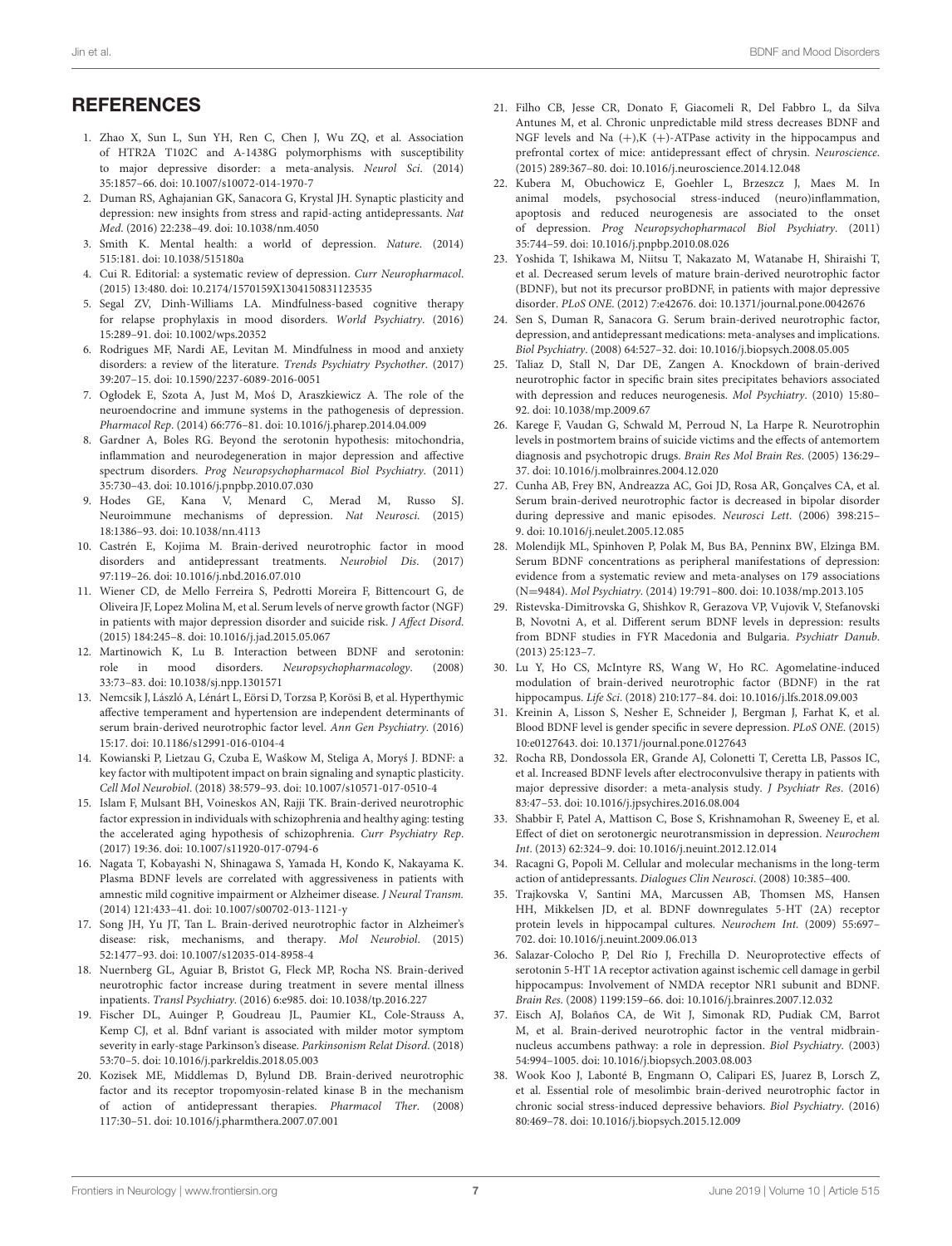- <span id="page-7-0"></span>39. Berton O, McClung CA, Dileone RJ, Krishnan V, Renthal W, Russo SJ, et al. Essential role of BDNF in the mesolimbic dopamine pathway in social defeat stress. Science. (2006) 311:864–8. doi: [10.1126/science.1120972](https://doi.org/10.1126/science.1120972)
- <span id="page-7-1"></span>40. Leggio GM, Salomone S, Bucolo C, Platania C, Micale V, Caraci F, et al. Dopamine D (3) receptor as a new pharmacological target for the treatment of depression. Eur J Pharmacol. (2013) 719:25– 33. doi: [10.1016/j.ejphar.2013.07.022](https://doi.org/10.1016/j.ejphar.2013.07.022)
- <span id="page-7-2"></span>41. Tejeda GS, Díaz-Guerra M. Integral characterization of defective BDNF/TrkB signalling in neurological and psychiatric disorders leads the way to new therapies. Int J Mol Sci. (2017) 18:268. doi: [10.3390/ijms18020268](https://doi.org/10.3390/ijms18020268)
- <span id="page-7-3"></span>42. Numakawa T, Suzuki S, Kumamaru E, Adachi N, Richards M, Kunugi H. BDNF function and intracellular signaling in neurons. Histol Histopathol. (2010) 25:237–58. doi: [10.14670/HH-25.237](https://doi.org/10.14670/HH-25.237)
- <span id="page-7-4"></span>43. Takano K, Yamasaki H, Kawabe K, Moriyama M, Nakamura Y. Imipramine induces brain-derived neurotrophic factor mRNA expression in cultured astrocytes. J Pharmacol Sci. (2012) 120:176–86. doi: [10.1254/jphs.12039FP](https://doi.org/10.1254/jphs.12039FP)
- <span id="page-7-5"></span>44. Adachi M, Autry AE, Mahgoub M, Suzuki K, Monteggia LM. TrkB signaling in dorsal raphe nucleus is essential for antidepressant efficacy and normal aggression behavior. Neuropsychopharmacology. (2017) 42:886– 94. doi: [10.1038/npp.2016.201](https://doi.org/10.1038/npp.2016.201)
- <span id="page-7-6"></span>45. Lepack AE, Fuchikami M, Dwyer JM, Banasr M, Duman RS. BDNF release is required for the behavioral actions of ketamine. Int J Neuropsychopharmacol. (2014) 18:pyu033. doi: [10.1093/ijnp/pyu033](https://doi.org/10.1093/ijnp/pyu033)
- <span id="page-7-7"></span>46. Song X, Liu B, Cui L, Zhou B, Liu W, Xu F, et al. Silibinin ameliorates anxiety/depression-like behaviors in amyloid β-treated rats by upregulating BDNF/TrkB pathway and attenuating autophagy in hippocampus. Physiol Behav. (2017) 179:487–93. doi: [10.1016/j.physbeh.2017.07.023](https://doi.org/10.1016/j.physbeh.2017.07.023)
- <span id="page-7-8"></span>47. Wang W, Liu X, Liu J, Cai E, Zhao Y, Li H, et al. Sesquiterpenoids from the root of panax ginseng attenuates lipopolysaccharide-induced depressivelike behavior through the brain-derived neurotrophic factor/tropomyosinrelated kinase B and sirtuin type 1/nuclear factor-κB signaling pathways. J Agric Food Chem. (2018) 66:265–71. doi: [10.1021/acs.jafc.7b04835](https://doi.org/10.1021/acs.jafc.7b04835)
- <span id="page-7-9"></span>48. Zhang JC, Yao W, Ren Q, Yang C, Dong C, Ma M, et al. Depression-like phenotype by deletion of α7 nicotinic acetylcholine receptor: role of BDNF-TrkB in nucleus accumbens. Sci Rep[. \(2016\) 6:36705. doi: 10.1038/srep](https://doi.org/10.1038/srep36705) 36705
- <span id="page-7-10"></span>49. Wang Y, Wang B, Lu J, Shi H, Gong S, Wang Y, et al. Fisetin provides antidepressant effects by activating the tropomyosin receptor kinase B signal pathway in mice. J Neurochem. (2017) 143:561–8. doi: [10.1111/jnc.14226](https://doi.org/10.1111/jnc.14226)
- <span id="page-7-11"></span>50. Zarate C, Duman RS, Liu G, Sartori S, Quiroz J, Murck H. New paradigms for treatment-resistant depression. Ann N Y Acad Sci. (2013) 1292:21– 31. doi: [10.1111/nyas.12223](https://doi.org/10.1111/nyas.12223)
- <span id="page-7-12"></span>51. Burnouf S, Martire A, Derisbourg M, Laurent C, Belarbi K, Leboucher A, et al. NMDA receptor dysfunction contributes to impaired brainderived neurotrophic factor-induced facilitation of hippocampal synaptic transmission in a Tau transgenic model. Aging Cell. (2013) 12:11– 23. doi: [10.1111/acel.12018](https://doi.org/10.1111/acel.12018)
- <span id="page-7-13"></span>52. Wang HY, Crupi D, Liu J, Stucky A, Cruciata G, Di Rocco A, et al. Repetitive transcranial magnetic stimulation enhances BDNF-TrkB signaling in both brain and lymphocyte. J Neurosci. (2011) 31:11044–54. doi: [10.1523/JNEUROSCI.2125-11.2011](https://doi.org/10.1523/JNEUROSCI.2125-11.2011)
- <span id="page-7-14"></span>53. Carvalho AL, Caldeira MV, Santos SD, Duarte CB. Role of the brainderived neurotrophic factor at glutamatergic synapses. Br J Pharmacol. (2008) 153(Suppl. 1):S310–24. doi: [10.1038/sj.bjp.0707509](https://doi.org/10.1038/sj.bjp.0707509)
- <span id="page-7-15"></span>54. Duncan WC, Sarasso S, Ferrarelli F, Selter J, Riedner BA, Hejazi NS, et al. Concomitant BDNF and sleep slow wave changes indicate ketamine-induced plasticity in major depressive disorder. Int J Neuropsychopharmacol. (2013) 16:301–11. doi: [10.1017/S1461145712000545](https://doi.org/10.1017/S1461145712000545)
- <span id="page-7-16"></span>55. López-Muñoz F, Alamo C, Juckel G, Assion HJ. Half a century of antidepressant drugs: on the clinical introduction of monoamine oxidase inhibitors, tricyclics, and tetracyclics. Part I: monoamine oxidase inhibitors. J Clin Psychopharmacol. (2007) 27:555–9. doi: [10.1097/jcp.0b013e3181bb617](https://doi.org/10.1097/jcp.0b013e3181bb617)
- <span id="page-7-17"></span>56. Fangmann P, Assion HJ, Juckel G, González CA, López-Muñoz F. Half a century of antidepressant drugs: on the clinical introduction of monoamine oxidase inhibitors, tricyclics, and tetracyclics. Part II: tricyclics and tetracyclics. J Clin Psychopharmacol. (2008) 28:1–4. doi: [10.1097/jcp.0b013e3181627b60](https://doi.org/10.1097/jcp.0b013e3181627b60)
- <span id="page-7-18"></span>57. van der Meij A, Comijs HC, Dols A, Janzing JG, Oude Voshaar RC. BDNF in late-life depression: effect of SSRI usage and interaction with childhood abuse. Psychoneuroendocrinology. (2014) 43:81–9. doi: [10.1016/j.psyneuen.2014.02.001](https://doi.org/10.1016/j.psyneuen.2014.02.001)
- <span id="page-7-19"></span>58. Shen X, Qian M, Yuan Y, Sun J, Zhong H, Yang J, et al. [Research on association of BDNF gene Val66Met polymorphism with efficacy of antidepressants and plasma BDNF level]. Zhonghua Yi Xue Yi Chuan Xue Za Zhi. (2014) 31:196–200. doi: [10.3760/cma.j.issn.1003-9406.2014.02.015](https://doi.org/10.3760/cma.j.issn.1003-9406.2014.02.015)
- <span id="page-7-20"></span>59. Zhou C, Zhong J, Zou B, Fang L, Chen J, Deng X, et al. Metaanalyses of comparative efficacy of antidepressant medications on peripheral BDNF concentration in patients with depression. PLoS ONE. (2017) 12:e0172270. doi: [10.1371/journal.pone.0172270](https://doi.org/10.1371/journal.pone.0172270)
- <span id="page-7-21"></span>60. Ba¸sterzi AD, Yazici K, Aslan E, Delialioglu N, Ta¸sdelen B, Tot Acar S, et al. Effects of fluoxetine and venlafaxine on serum brain derived neurotrophic factor levels in depressed patients. Prog Neuropsychopharmacol Biol Psychiatry. (2009) 33:281–5. doi: [10.1016/j.pnpbp.2008.11.016](https://doi.org/10.1016/j.pnpbp.2008.11.016)
- <span id="page-7-22"></span>61. Freire TF, Rocha NS, Fleck MP. Combining ECT with pharmacological treatment of depressed inpatients in a naturalistic study is not associated with serum BDNF level increase. J Psychiatr Res. (2016) 76:30–7. doi: [10.1016/j.jpsychires.2016.01.014](https://doi.org/10.1016/j.jpsychires.2016.01.014)
- <span id="page-7-23"></span>62. Waisman A, Liblau RS, Becher B. Innate and adaptive immune responses in the CNS. Lancet Neurol. (2015) 14:945– 55. doi: [10.1016/S1474-4422\(15\)00141-6](https://doi.org/10.1016/S1474-4422(15)00141-6)
- <span id="page-7-24"></span>63. Patterson SL. Immune dysregulation and cognitive vulnerability in the aging brain: Interactions of microglia, IL-1β, BDNF and synaptic plasticity. Neuropharmacology. (2015) 96:11–8. doi: [10.1016/j.neuropharm.2014.12.020](https://doi.org/10.1016/j.neuropharm.2014.12.020)
- <span id="page-7-25"></span>64. Jensen CJ, Massie A, De Keyser J. Immune players in the CNS: the astrocyte. J Neuroimmune Pharmacol. (2013) 8:824–39. doi: [10.1007/s11481-013-9480-6](https://doi.org/10.1007/s11481-013-9480-6)
- <span id="page-7-26"></span>65. Busch-Dienstfertig M, Stein C. Opioid receptors and opioid peptideproducing leukocytes in inflammatory pain–basic and therapeutic aspects. Brain Behav Immun. (2010) 24:683–94. doi: [10.1016/j.bbi.2009.10.013](https://doi.org/10.1016/j.bbi.2009.10.013)
- <span id="page-7-27"></span>66. Edling AE, Nanavati T, Johnson JM, Tuohy VK. Human and murine lymphocyte neurotrophin expression is confined to B cells. J Neurosci Res. (2004) 77:709–17. doi: [10.1002/jnr.20176](https://doi.org/10.1002/jnr.20176)
- <span id="page-7-28"></span>67. McSharry CP, Fraser I, Chaudhuri R, Anderson K, Bourke SJ, Thomson NC, et al. Nerve growth factor in serum and lymphocyte culture in pigeon fanciers' acute hypersensitivity pneumonitis. Chest. (2006) 130:37– 42. doi: [10.1378/chest.130.1.37](https://doi.org/10.1378/chest.130.1.37)
- <span id="page-7-29"></span>68. Millet T, Roger PL, Eran N, Yael BD, Tehila M, Talma B. Role of the α7 nicotinic acetylcholine receptor and RIC-3 in the cholinergic anti-inflammatory pathway. Cent Nerv Syst Agents Med Chem. (2017) 17:90–9. doi: [10.2174/1871524916666160829114533](https://doi.org/10.2174/1871524916666160829114533)
- <span id="page-7-30"></span>69. Raison CL, Borisov AS, Majer M, Drake DF, Pagnoni G, Woolwine BJ, et al. Activation of central nervous system inflammatory pathways by interferonalpha: relationship to monoamines and depression. Biol Psychiatry. (2009) 65:296–303. doi: [10.1016/j.biopsych.2008.08.010](https://doi.org/10.1016/j.biopsych.2008.08.010)
- <span id="page-7-31"></span>70. Kraneveld AD, de Theije CG, van Heesch F, Borre Y, de Kivit S, Olivier B, et al. The neuro-immune axis: prospect for novel treatments for mental disorders. Basic Clin Pharmacol Toxicol. (2014) 114:128–36. doi: [10.1111/bcpt.12154](https://doi.org/10.1111/bcpt.12154)
- <span id="page-7-32"></span>71. Misiak B, Stanczykiewicz B, Kotowicz K, Rybakowski JK, Samochowiec J, Frydecka D. Cytokines and C-reactive protein alterations with respect to cognitive impairment in schizophrenia and bipolar disorder: A systematic review. Schizophr Res. (2018) 192:16–29. doi: [10.1016/j.schres.2017.04.015](https://doi.org/10.1016/j.schres.2017.04.015)
- <span id="page-7-33"></span>72. Felger JC, Lotrich FE. Inflammatory cytokines in depression: neurobiological mechanisms and therapeutic implications. Neuroscience. (2013) 246:199–229. doi: [10.1016/j.neuroscience.2013.04.060](https://doi.org/10.1016/j.neuroscience.2013.04.060)
- <span id="page-7-34"></span>73. Hodes GE, Pfau ML, Leboeuf M, Golden SA, Christoffel DJ, Bregman D, et al. Individual differences in the peripheral immune system promote resilience versus susceptibility to social stress. Proc Natl Acad Sci USA. (2014) 111:16136–41. doi: [10.1073/pnas.1415191111](https://doi.org/10.1073/pnas.1415191111)
- <span id="page-7-35"></span>74. Lotrich FE. Inflammatory cytokine-associated depression. Brain Res. (2015) 1617:113–25. doi: [10.1016/j.brainres.2014.06.032](https://doi.org/10.1016/j.brainres.2014.06.032)
- <span id="page-7-36"></span>75. Bagnato GL, Fiorenza A, Cordova F, Roberts WN, Moore C, Greco D, et al. Clinical, autoimmune, and psychiatric parameters correlate with sleep disturbance in patients with systemic sclerosis and rheumatoid arthritis. Clin Exp Rheumatol. (2016) 34(Suppl. 100):49–55.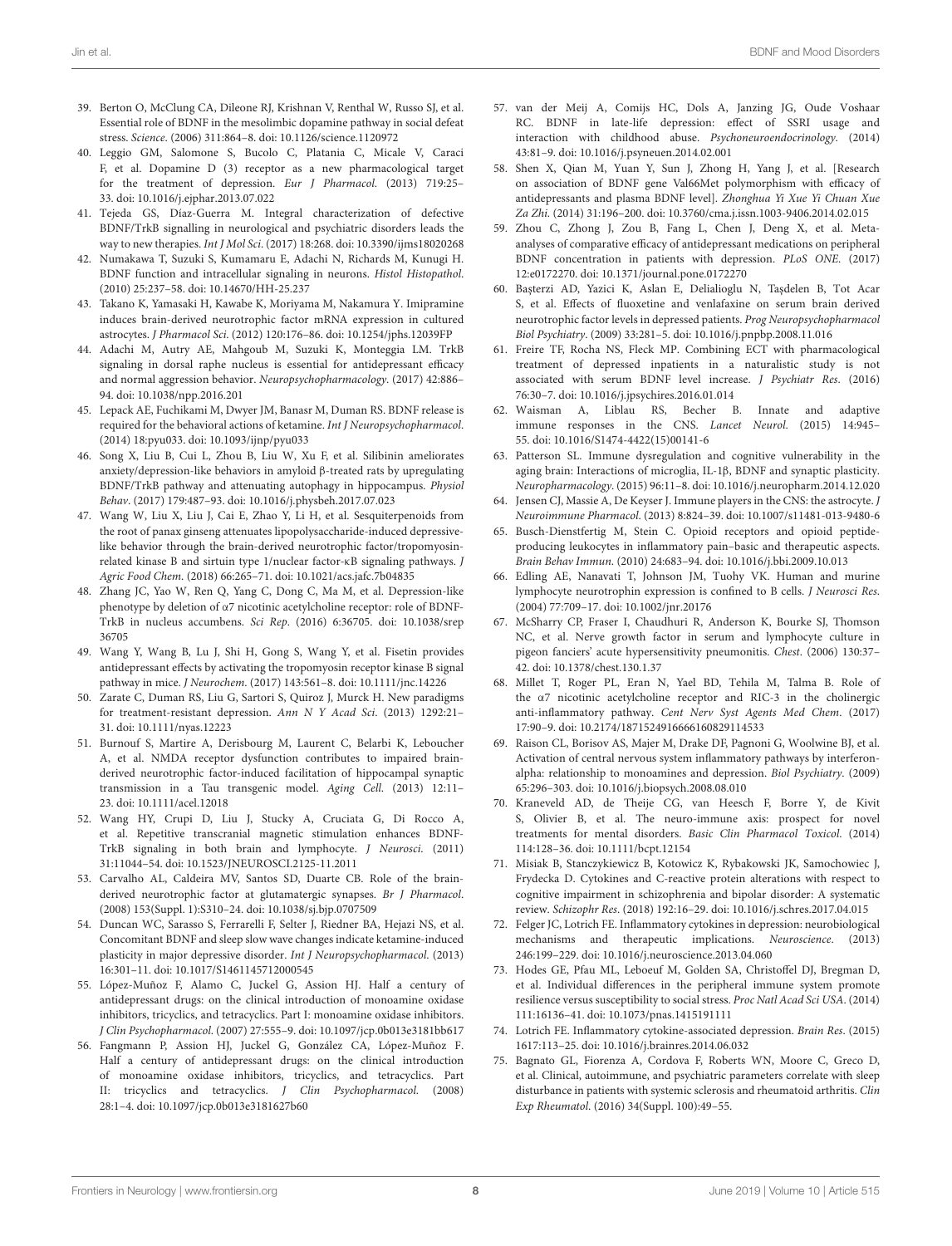- <span id="page-8-0"></span>76. Adinolfi LE, Nevola R, Rinaldi L, Romano C, Giordano M. Chronic hepatitis C virus infection and depression. Clin Liver Dis. (2017) 21:517–34. doi: [10.1016/j.cld.2017.03.007](https://doi.org/10.1016/j.cld.2017.03.007)
- <span id="page-8-1"></span>77. Torres-Platas SG, Cruceanu C, Chen GG, Turecki G, Mechawar N. Evidence for increased microglial priming and macrophage recruitment in the dorsal anterior cingulate white matter of depressed suicides. Brain Behav Immun. (2014) 42:50–9. doi: [10.1016/j.bbi.2014.05.007](https://doi.org/10.1016/j.bbi.2014.05.007)
- <span id="page-8-2"></span>78. Tajfard M, Latiff LA, Rahimi HR, Mouhebati M, Esmaeily H, Taghipour A, et al. Serum inflammatory cytokines and depression in coronary artery disease. Iran Red Crescent Med J. (2014) 16:e17111. doi: [10.5812/ircmj.17111](https://doi.org/10.5812/ircmj.17111)
- <span id="page-8-3"></span>79. Dowlati Y, Herrmann N, Swardfager W, Liu H, Sham L, Reim EK, et al. A meta-analysis of cytokines in major depression. Biol Psychiatry. (2010) 67:446–57. doi: [10.1016/j.biopsych.2009.09.033](https://doi.org/10.1016/j.biopsych.2009.09.033)
- 80. Passos IC, Vasconcelos-Moreno MP, Costa LG, Kunz M, Brietzke E, Quevedo J, et al. Inflammatory markers in post-traumatic stress disorder: a systematic review, meta-analysis, and meta-regression. Lancet Psychiatry. (2015) 2:1002–12. doi: [10.1016/S2215-0366\(15\)00309-0](https://doi.org/10.1016/S2215-0366(15)00309-0)
- <span id="page-8-4"></span>81. Jiang M, Qin P, Yang X. Comorbidity between depression and asthma via immune-inflammatory pathways: a meta-analysis. J Affect Disord. (2014) 166:22–9. doi: [10.1016/j.jad.2014.04.027](https://doi.org/10.1016/j.jad.2014.04.027)
- <span id="page-8-5"></span>82. Krause DL, Riedel M, Müller N, Weidinger E, Schwarz MJ, Myint AM. Effects of antidepressants and cyclooxygenase-2 inhibitor on cytokines and kynurenines in stimulated in vitro blood culture from depressed patients. Inflammopharmacology. (2012) 20:169–76. doi: [10.1007/s10787-011-0112-6](https://doi.org/10.1007/s10787-011-0112-6)
- <span id="page-8-6"></span>83. Zou W, Feng R, Yang Y. Changes in the serum levels of inflammatory cytokines in antidepressant drug-naïve patients with major depression. PLoS ONE. (2018) 13:e0197267. doi: [10.1371/journal.pone.0197267](https://doi.org/10.1371/journal.pone.0197267)
- <span id="page-8-7"></span>84. Tang M, Lin W, Pan Y, Guan X, Li Y. Hippocampal neurogenesis dysfunction linked to depressive-like behaviors in a neuroinflammation induced model of depression. Physiol Behav. (2016) 161:166–73. doi: [10.1016/j.physbeh.2016.04.034](https://doi.org/10.1016/j.physbeh.2016.04.034)
- <span id="page-8-8"></span>85. Schiepers OJ, Wichers MC, Maes M. Cytokines and major depression. Prog Neuropsychopharmacol Biol Psychiatry. (2005) 29:201–17. doi: [10.1016/j.pnpbp.2004.11.003](https://doi.org/10.1016/j.pnpbp.2004.11.003)
- <span id="page-8-9"></span>86. Gadek-Michalska A, Tadeusz J, Rachwalska P, Bugajski J. Cytokines, prostaglandins and nitric oxide in the regulation of stress-response systems. Pharmacol Rep. (2013) 65:1655–62. doi: [10.1016/S1734-1140\(13\)71527-5](https://doi.org/10.1016/S1734-1140(13)71527-5)
- 87. Borsini A, Zunszain PA, Thuret S, Pariante CM. The role of inflammatory cytokines as key modulators of neurogenesis. Trends Neurosci. (2015) 38:145–57. doi: [10.1016/j.tins.2014.12.006](https://doi.org/10.1016/j.tins.2014.12.006)
- <span id="page-8-10"></span>88. Eyre H, Baune BT. Neuroplastic changes in depression: a role for the immune system. Psychoneuroendocrinology. (2012) 37:1397–416. doi: [10.1016/j.psyneuen.2012.03.019](https://doi.org/10.1016/j.psyneuen.2012.03.019)
- <span id="page-8-11"></span>89. Leonard B, Maes M. Mechanistic explanations how cell-mediated immune activation, inflammation and oxidative and nitrosative stress pathways and their sequels and concomitants play a role in the pathophysiology of unipolar depression. Neurosci Biobehav Rev. (2012) 36:764–85. doi: [10.1016/j.neubiorev.2011.12.005](https://doi.org/10.1016/j.neubiorev.2011.12.005)
- <span id="page-8-12"></span>90. Miura H, Ozaki N, Sawada M, Isobe K, Ohta T, Nagatsu T. A link between stress and depression shifts in the balance between the kynurenine and serotonin pathways of tryptophan metabolism and the etiology and pathophysiology of depression. Stress. (2008) 11:198– 209. doi: [10.1080/10253890701754068](https://doi.org/10.1080/10253890701754068)
- <span id="page-8-13"></span>91. Conway-Campbell BL, Pooley JR, Hager GL, Lightman SL. Molecular dynamics of ultradian glucocorticoid receptor action. Mol Cell Endocrinol. (2012) 348:383–93. doi: [10.1016/j.mce.2011.08.014](https://doi.org/10.1016/j.mce.2011.08.014)
- <span id="page-8-14"></span>92. Sephton SE, Dhabhar FS, Keuroghlian AS, Giese-Davis J, McEwen BS, Ionan AC, et al. Depression, cortisol, and suppressed cell-mediated immunity in metastatic breast cancer. Brain Behav Immun. (2009) 23:1148– 55. doi: [10.1016/j.bbi.2009.07.007](https://doi.org/10.1016/j.bbi.2009.07.007)
- <span id="page-8-15"></span>93. Ben Menachem-Zidon O, Goshen I, Kreisel T, Ben Menahem Y, Reinhartz E, Ben Hur T, et al. Intrahippocampal transplantation of transgenic neural precursor cells overexpressing interleukin-1 receptor antagonist blocks chronic isolation-induced impairment in memory and neurogenesis. Neuropsychopharmacology[. \(2008\) 33:2251–62. doi: 10.1038/sj.npp.](https://doi.org/10.1038/sj.npp.1301606) 1301606
- <span id="page-8-16"></span>94. Kowalska K, Klimiec E, Weglarczyk K, Pera J, Slowik A, Siedlar M, et al. Reduced ex vivo release of pro-inflammatory cytokines and

elevated plasma interleukin-6 are inflammatory signatures of post-stroke delirium. J Neuroinflammation[. \(2018\) 15:111. doi: 10.1186/s12974-018-](https://doi.org/10.1186/s12974-018-1156-y) 1156-y

- 95. Ganança L, Oquendo MA, Tyrka AR, Cisneros-Trujillo S, Mann JJ, Sublette ME. The role of cytokines in the pathophysiology of suicidal behavior. Psychoneuroendocrinology. (2016) 63:296– 310. doi: [10.1016/j.psyneuen.2015.10.008](https://doi.org/10.1016/j.psyneuen.2015.10.008)
- <span id="page-8-17"></span>96. Miná VA, Lacerda-Pinheiro SF, Maia LC, Pinheiro RF Jr, Meireles CB, de Souza SI, et al. The influence of inflammatory cytokines in physiopathology of suicidal behavior. J Affect Disord. (2015) 172:219–30. doi: [10.1016/j.jad.2014.09.057](https://doi.org/10.1016/j.jad.2014.09.057)
- <span id="page-8-18"></span>97. Sandrini M, Vitale G, Pini LA. Effect of rofecoxib on nociception and the serotonin system in the rat brain. Inflamm Res. (2002) 51:154–9. doi: [10.1007/PL00000287](https://doi.org/10.1007/PL00000287)
- <span id="page-8-19"></span>98. Myint AM, Steinbusch HW, Goeghegan L, Luchtman D, Kim YK, Leonard BE. Effect of the COX-2 inhibitor celecoxib on behavioural and immune changes in an olfactory bulbectomised rat model of depression. Neuroimmunomodulation[. \(2007\) 14:65–71. doi: 10.1159/](https://doi.org/10.1159/000107420) 000107420
- <span id="page-8-20"></span>99. Müller N, Schwarz MJ, Dehning S, Douhe A, Cerovecki A, Goldstein-Müller B, et al. The cyclooxygenase-2 inhibitor celecoxib has therapeutic effects in major depression: results of a double-blind, randomized, placebo controlled, add-on pilot study to reboxetine. Mol Psychiatry. (2006) 11:680–4. doi: [10.1038/sj.mp.4001805](https://doi.org/10.1038/sj.mp.4001805)
- 100. Akhondzadeh S, Jafari S, Raisi F, Nasehi AA, Ghoreishi A, Salehi B, et al. Clinical trial of adjunctive celecoxib treatment in patients with major depression: a double blind and placebo controlled trial. Depress Anxiety. (2009) 26:607–11. doi: [10.1002/da.20589](https://doi.org/10.1002/da.20589)
- <span id="page-8-21"></span>101. Abbasi SH, Hosseini F, Modabbernia A, Ashrafi M, Akhondzadeh S. Effect of celecoxib add-on treatment on symptoms and serum IL-6 concentrations in patients with major depressive disorder: randomized double-blind placebo-controlled study. J Affect Disord. (2012) 141:308– 14. doi: [10.1016/j.jad.2012.03.033](https://doi.org/10.1016/j.jad.2012.03.033)
- <span id="page-8-22"></span>102. Tyring S, Gottlieb A, Papp K, Gordon K, Leonardi C, Wang A, et al. Etanercept and clinical outcomes, fatigue, and depression in psoriasis: double-blind placebo-controlled randomised phase III trial. Lancet. (2006) 367:29–35. doi: [10.1016/S0140-6736\(05\)67763-X](https://doi.org/10.1016/S0140-6736(05)67763-X)
- <span id="page-8-23"></span>103. Köhler CA, Freitas TH, Stubbs B, Maes M, Solmi M, Veronese N, et al. Peripheral alterations in cytokine and chemokine levels after antidepressant drug treatment for major depressive disorder: systematic review and meta-analysis. Mol Neurobiol. (2018) 55:4195–206. doi: [10.1007/s12035-017-0632-1](https://doi.org/10.1007/s12035-017-0632-1)
- <span id="page-8-24"></span>104. Réus GZ, Dos Santos MA, Abelaira HM, Ribeiro KF, Petronilho F, Vuolo F, et al. Imipramine reverses alterations in cytokines and BDNF levels induced by maternal deprivation in adult rats. Behav Brain Res. (2013) 242:40–6. doi: [10.1016/j.bbr.2012.11.044](https://doi.org/10.1016/j.bbr.2012.11.044)
- <span id="page-8-25"></span>105. Kim D, Bae CH, Jun YL, Jeon H, Koo S, Kim S. Acupuncture alters pro-inflammatory cytokines in the plasma of maternally separated rat pups. Chin J Integr Med[. \(2017\) 23:943–7. doi: 10.1007/](https://doi.org/10.1007/s11655-017-2827-8) s11655-017-2827-8
- <span id="page-8-26"></span>106. Rethorst CD, Toups MS, Greer TL, Nakonezny PA, Carmody TJ, Grannemann BD, et al. Pro-inflammatory cytokines as predictors of antidepressant effects of exercise in major depressive disorder. Mol Psychiatry. (2013) 18:1119–24. doi: [10.1038/mp.2012.125](https://doi.org/10.1038/mp.2012.125)
- <span id="page-8-27"></span>107. Wang X, Zheng X, Ma C, Zhao L. Role of TRIF small interference RNA (siRNA) in chronic Experimental Allergic Encephalomyelitis (EAE). Med Sci Monit[. \(2015\) 21:2583–7. doi: 10.12659/](https://doi.org/10.12659/MSM.894564) MSM.894564
- <span id="page-8-28"></span>108. Kang HJ, Bae KY, Kim SW, Shin IS, Hong YJ, Ahn Y, et al. BDNF val66met polymorphism and depressive disorders in patients with acute coronary syndrome. J Affect Disord[. \(2016\) 194:1–8. doi: 10.1016/j.jad.2016.](https://doi.org/10.1016/j.jad.2016.01.033) 01.033
- <span id="page-8-29"></span>109. Zhan Y, Paolicelli RC, Sforazzini F, Weinhard L, Bolasco G, Pagani F, et al. Deficient neuron-microglia signaling results in impaired functional brain connectivity and social behavior. Nat Neurosci. (2014) 17:400–6. doi: [10.1038/nn.3641](https://doi.org/10.1038/nn.3641)
- <span id="page-8-30"></span>110. Steiner J, Bielau H, Brisch R, Danos P, Ullrich O, Mawrin C, et al. Immunological aspects in the neurobiology of suicide: elevated microglial